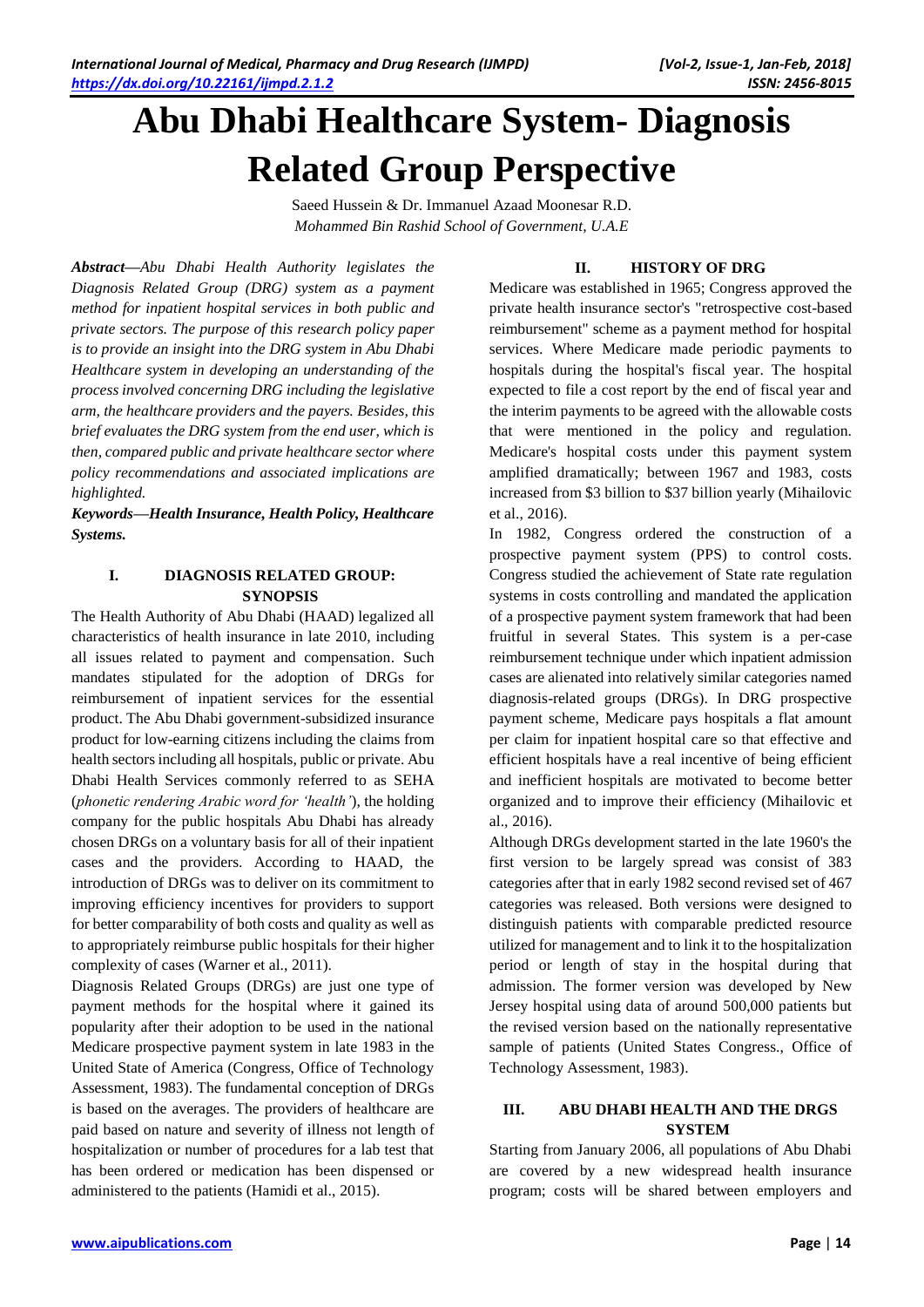employees. Earlier to 2007, government-owned the General Authority for Health Services (GAHS), managed healthcare services. In 2007, this authority was reorganized into HAAD, which is responsible for regulating the healthcare industry and developing Abu Dhabi's health policy. SEHA is in-charge of managing governmentowned healthcare facilities in Abu Dhabi. Currently, SEHA operates thirteen Hospitals, fifty-six Primary Healthcare Centers, three Maternal and Child Health Centers, three Specialized Dental Centers, one Center for Autism, and five Specialized Facilities like rehab, blood bank and herbal center (SEHA, 2016). Thirty-nine hospitals (14 governmental, twenty-five private; twentysix are JCI accredited), with 4,226 beds, or 2.7 beds for every 1500 of the population, servicing approximately 2.5 million people.

Several important payment reforms have been introduced to Emirate of Abu Dhabi started in 2007 with the implementation of obligatory health insurance system, which ensures the accessibility to medical care of almost all UAE nationals and residents working in Abu Dhabi (Hamidi et al., 2015). Abu Dhabi succeeded to separate the healthcare regulator Health Authority Abu-Dhabi (HAAD) to be responsible for policy development and to formulate regulatory requirements for the healthcare professional, providers and payers in addition to that HAAD monitor the compliance with requirements and to take the necessary action to enforce compliance (Hamidi et al., 2015). In late 2010, HAAD replaced the fee for service payment framework with new prospective payment method called diagnosis-related groups to become mandatory for reimbursement of all inpatients visits in public and private hospitals (Hamidi, et al., 2015).

#### **DRG and another type of provider payment schemes**

According to WHO, there are several methods to pay for the healthcare providers used for Economic Co-operation and Development (OECD) members, but the most common approach is salaries, the fee for service payments (FFS), diagnosis-related groups (DRGs), per-diem payments or capitation and Budget (Park et al., 2007), 'What is the difference between these methods and what are their advantages and disadvantages?'

#### *Salary-based System*

Most OECD countries either pay salaries for doctors partially or complete payment methods. Under this payment method, the income of the physician is not linked to the output and quality of services or quantity of items that are associated with low motivation, low quality of service and low productivity. However, such method can be combined with other methods like capitation to increase motivation as well as to improve productivity and quality of service. The cost containment considered high in salaries framework method (Park et al., 2007)

The salary-based system used in many countries in Europe and elsewhere for a wage of healthcare employees. For example, Albania, Bulgaria, Croatia, Estonia, Finland, Greece, Lithuania, Poland, Portugal, Romania, Slovenia, Sweden and Turkey (Chawla et al., 1997). According to Chawla et al., salary based remuneration scheme almost has no financial incentives for physicians to work longer hours or looking after more patients also they do not provide an incentive to reduce operating costs. Physicians also have no incentive to build the proper relationship with the patients (Chawla et al., 1997).

# *Fee-for-service (FFS)*

The number of services provided is the main factor in determining the amount to be paid to the providers, which are considered strong incentive to provide more service especially the valuable items even more than it is required. FFS is considered the weak tool for cost containment also doctors who are using FFS framework try to undertake more efforts to deliver a higher quality of healthcare services so that they attract more patients (Park et al., 2007). Germany combined FFS with sectoral budgets as a cost containment policy (Park et al., 2007).

Some examples of countries follow a fee-for-service scheme for compensation of healthcare providers. Include: Germany (private physicians and dentists), Czech Republic, Belgium, France, Switzerland, Holland (private sector), Bulgaria (private sector), Ireland (private sector), Greece (private sector), Turkey (private sector) and Slovenia (private sector) (Chawla et al., 1997).

Such payment method gives the provider incentives to increase the volume of services, which result into overuse, an oversupply of services (Chawla et al., 1997). According to Averill et al., the fee for service does not incentivize primary care physicians to act as a financially prudent gatekeeper, that is, they will not be rewarded in case they spend more time with the patient to avoid unnecessary hospital admission (Averill et al., 2010).

*Case-Based Reimbursement System* 

The (DRG)-system is a patient classification system established to categorize patients into clusters economically and medically comparable, expected to have similar hospital resource use and expenses. Based on the final diagnosis for the admitted patient the providers will be reimbursed at prospective fixed rate per discharged according to the diagnosis. DRG framework considered suitable instrument for cost control providers is inspired to deliver services as cost-effective as possible with the minimum possible duration of stay in the hospital. On the other side, DRG system has a potential risk about premature discharges, in addition to; the provider may select the patients with low-cost (Park et al., 2007). Some examples of countries follow a case-based system for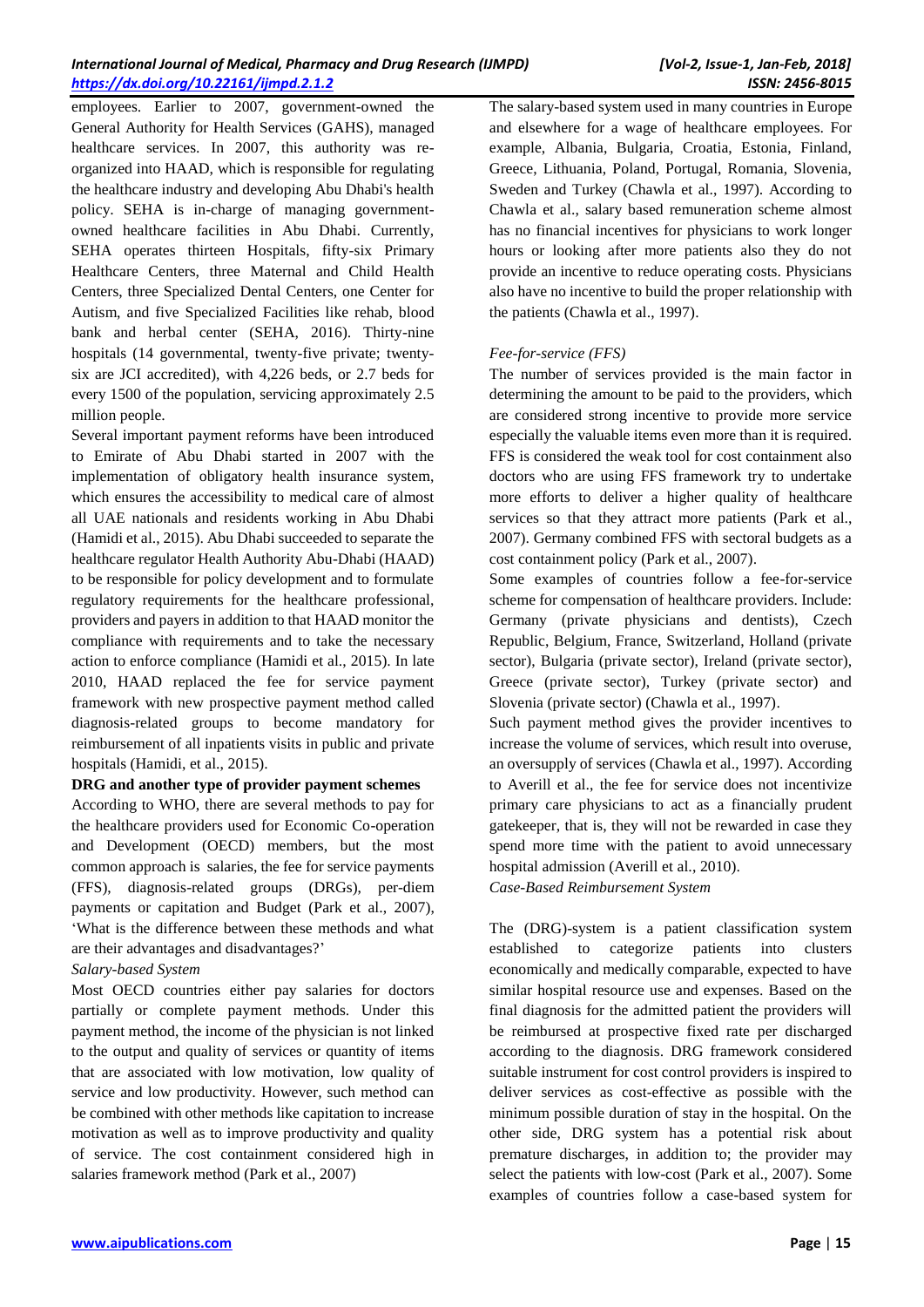remuneration of a healthcare professional including the United States of America, Germany, Argentina, and Brazil. Healthcare providers have strong incentive to contain costs per case as the payment is based on the diagnosis of the

case not according to the treatment offered. (Chawla et al., 1997). Figure 1 shows the risk of different payment methods on payer and provider according to Averill et al., 2010.



Payment method

*Fig.1: Payment bundling continuum (Source: Averill et al., 2010)*

# *Capitation*

A fixed amount of money is paid to the providers based on the number of patients to deliver a variety of services. Under this scheme, the providers get a fee for each enrollment to cover a defined package of services for a certain period (Chawla et al., 1997). Some countries in Europe and elsewhere apply a capitation-based scheme for the payoff of healthcare providers. Some example includes Hungary, Ireland, Italy, Holland, and Croatia (private sector). In capitation, physicians have a strong incentive to select healthy individuals who require less visit and less cost. Physicians have strong incentive to avoid expensive treatment and refer patients to higher level of care to save own operating costs (Chawla et al., 1997).

# *Per Diem*

In this framework, the providers are paid per day of admission, which gives a strong incentive for the hospital to increase the length of admissions. The length of stay in hospital in Japan is the longest globally this could be attributed to this type of payment method (Muramatsu 1999). Germany introduced DRGs as payments method due to the excessively high length of stay under the per diem scheme (Park et al., 2007).

In summary, each of the above payment methods for the healthcare provider carries a risk for both provider and payer but with different degree. DRGs payment system has balance risk as illustrated in Table 1.

|                              | <b>Salary</b>  | Capitation     | Fee-for-Service | Case-based<br>reimbursement |
|------------------------------|----------------|----------------|-----------------|-----------------------------|
|                              |                |                |                 |                             |
| <b>Physicians have</b>       | <b>Limited</b> | <b>Limited</b> | High            | Limited                     |
| appropriate incentives to    |                |                |                 |                             |
| provide optimally the        |                |                |                 |                             |
| quantity of care quantity of |                |                |                 |                             |
| service)                     |                |                |                 |                             |
| <b>Physicians have</b>       | <b>Limited</b> | <b>Limited</b> | High            | <b>Limited</b>              |
| appropriate incentives to    |                |                |                 |                             |
| provide high quality of care |                |                |                 |                             |
| (Quality of service)         |                |                |                 |                             |
| <b>Physicians have</b>       | Low            | High           | Low             | High                        |
| appropriate incentives to    |                |                |                 |                             |
| keep costs down (Cost        |                |                |                 |                             |
| control)                     |                |                |                 |                             |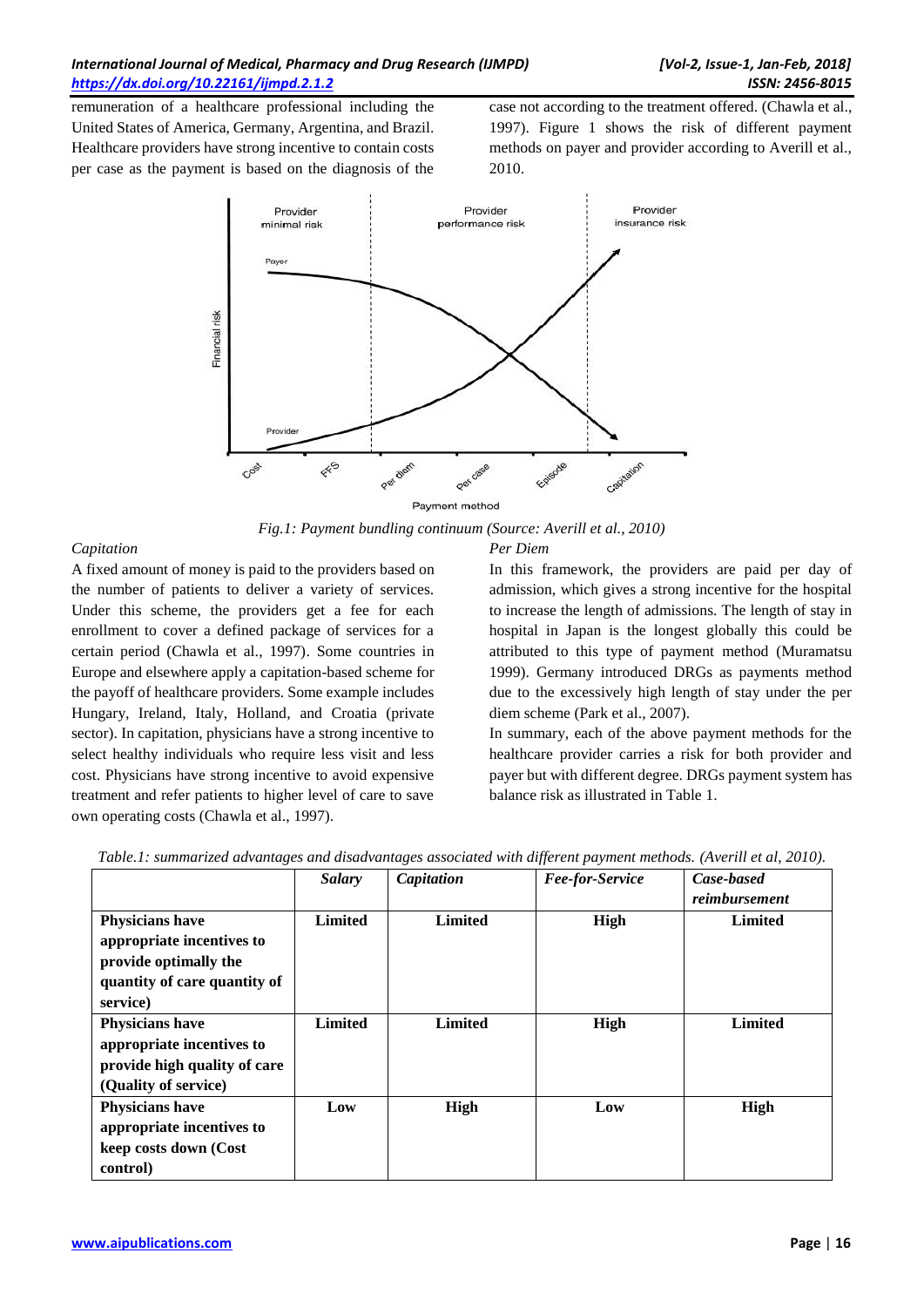| Patients are not denied<br>access                                                           | High                                                               | <b>Limited</b>                             | <b>Limited</b>                      | <b>Limited</b>                     |
|---------------------------------------------------------------------------------------------|--------------------------------------------------------------------|--------------------------------------------|-------------------------------------|------------------------------------|
| Patients can exercise choice                                                                | Low                                                                | <b>Limited</b>                             | High                                | <b>Limited</b>                     |
| The payment system is easy<br>to administer                                                 | High                                                               | High                                       | <b>Limited</b>                      | <b>Limited</b>                     |
| The payment system<br>requires a sophisticated<br>information<br>and cost accounting system | Low                                                                | Low                                        | High                                | High                               |
| Unit of payment                                                                             | <b>Monthly</b><br>payment<br>regardless<br>of services<br>rendered | Per patient                                | Per service item                    | Per case of<br>different diagnosis |
| <b>Financial risk</b>                                                                       | Low                                                                | <b>Provider: High</b><br><b>Payer: Low</b> | <b>Provider: Low</b><br>Payer: High | <b>Moderate</b>                    |

## **Summary of Insights of Abu Dhabi Healthcare System-DRG**

The main three findings based on the *in-depth interviews, User Experience Questionnaire* and *secondary data* a*nalysis* collected from HAAD. The DRG system is efficient process, and the end-users have good knowledge about this system. Public healthcare sector outperformed private healthcare sector in Abu Dhabi.

### *In-depth interviews*

The payment method before the introduction of DRG was Fee for Service Payment system was enforced either through a standard provider contract or individually customized contract basis for non-Abu Dhabi providers in Dubai and the North Emirates. Abu Dhabi Healthcare system introduced DRGs to stabilize the increasing healthcare costs across the sectors. In addition to that DRGs expected to increase transparency between hospitals as DRGs will simplify costs and quality comparisons between hospitals. The insurance companies will no longer review each service performed by the hospital rather they will pay as a total predetermined payment based on the average.

There are different modalities of DRG, but the one that was adopted by Abu Dhabi government International refined DRGS (IR-DGRs) as it is dynamic and can be modified and customized based on the healthcare system and the local requirement. Emirate of Abu Dhabi selects to use the sixth digital code where the first two digits indicate major disease category (MDC) while the third digit indicates the DRG type whether surgical or medical the fourth and the fifth digits indicate DRG number the last digit indicates the severity level, which consists of three levels.

DRG was implemented to the Sheikh Khalifa Medical City (SKMC) in 2011 after DRG Assurance training conducted by 3M in this system providers share some of the financial risks with the payers. DRG system is efficient, but there is a high incentive for the vendor for early discharge of patient quicker and sicker which may lead to readmission, but in SKMC they noticed neither increase in mortality nor the readmission rate after applying this payment method. DRGs appears to help in enhancing the quality of inpatient care by discouraging unnecessary and potentially harmful systems, and by encouraging the concentration of complex procedures in facilities in which the high frequency of these procedures promotes efficiency.

According to HAAD officials, the implementation of the comprehensive insurance system in Emirate of Abu Dhabi helped to facilitate the DRG introduction, but the price applied in USA not suitable for UAE market for this reason HAAD evaluated the cost of DRG based on the data collected from the claim of all hospitals in Abu Dhabi. Either the most important factor that pushes HAAD to adopt DRG system is the high rejection rate entirely or partially in addition to overuse of Fee for Service Payment method which results in unnecessary procedures. DRG is also helpful for planning as it shows which area need to add hospital or which specialty has a shortage in addition to that DRGs allow to compare between hospital performance based on severity level.

The HAAD has signed an agreement with Emirates Classification Society (TASNEEF) to Certify Healthcare Providers in the Emirate of Abu Dhabi for JAWDA Data Certification. If DRGs is not monitored, it may lead to early discharged which result in readmission within the same month for this reason HAAD may introduce a quality program called JAWDA (Tasneef, 2016) for example, if the same patient readmitted within one month the first provider will be questioned.

# *User Experience Questionnaire*

The authors measured the DRGs system end user evaluation experience-using questionnaire validated to be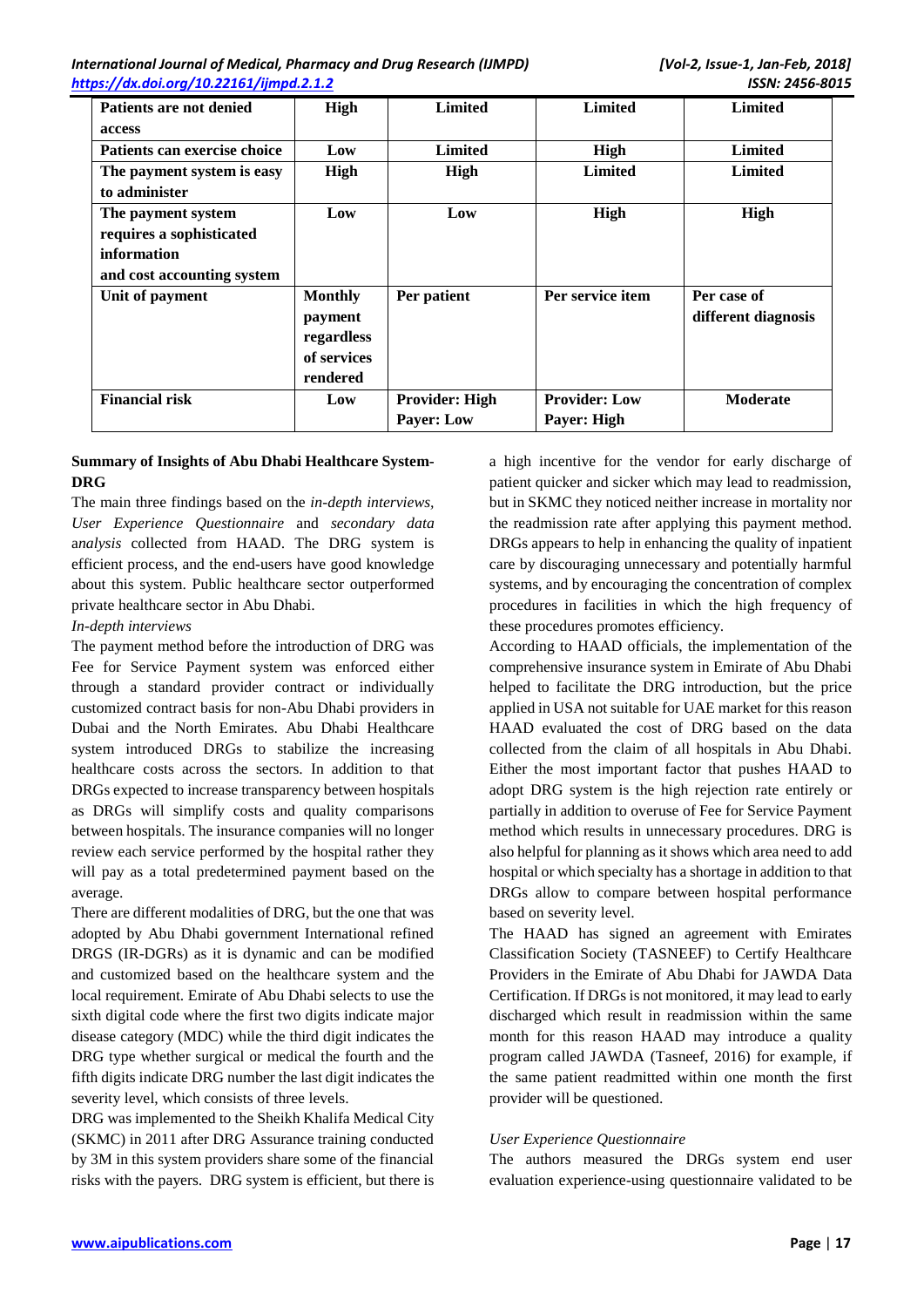used to measure the experience of new product or technology called User Experience Questionnaire (UEQ). UEQ contains six scales with 26 items:

1) Attractiveness: Overall impression of the product. Do users like or dislike the product?

2) Perspicuity: Is it obvious to get familiar with the product? Is it easy to learn how to use the product?

3) Efficiency: Can users solve their tasks without unnecessary effort?

4) Dependability: Does the user feel in control of the interaction?

5) Stimulation: Is it inspiring and motivating to use the product?

6) Novelty: Is the product innovative and creative? Does the product catch the interest of users?

UEQ have been used in different studies to evaluate user experience, but this is the first time to use UEQ to evaluate DRGs user experience using 3M system (Schrepp et al., 2014).

Table 2 shows the mean of the 26 items of UEQ values above 0.8 represent positive evaluation, Values between - 0.8 and 0.8 represent a neutral assessment of the corresponding scale and  $\langle -0.8 \rangle$  represent a negative evaluation. We can notice that most of the means above 0.8 that reflect positive evaluation for 3M system used by the coder for DRGs coding the exceptions are item 4 and 13, which represent neutral evaluation.

| <b>Item</b>    | <b>Mean</b> | <b>Variance</b> | Std. Dev. No. |    | Left               | <b>Right</b>               | <b>Scale</b>   |  |
|----------------|-------------|-----------------|---------------|----|--------------------|----------------------------|----------------|--|
| $\mathbf{1}$   | 2.0         | 1.1             | 1.0           | 25 | annoying           | enjoyable                  | Attractiveness |  |
| $\overline{2}$ | 2.1         | 1.1             | 1.1           | 25 | not understandable | understandable             | Perspicuity    |  |
| 3              | 1.6         | 2.1             | 1.4           | 25 | creative           | dull                       | Novelty        |  |
| 4              | 0.6         | 2.8             | 1.7           | 25 | easy to learn      | difficult to learn         | Perspicuity    |  |
| 5              | 1.8         | 2.2             | 1.5           | 25 | valuable           | inferior                   | Stimulation    |  |
| 6              | 1.6         | 2.2             | 1.5           | 25 | boring             | exciting                   | Stimulation    |  |
| 7              | 2.0         | 1.2             | 1.1           | 25 | not interesting    | interesting                | Stimulation    |  |
| 8              | 1.1         | 2.5             | 1.6           | 25 | unpredictable      | predictable                | Dependability  |  |
| 9              | 1.3         | 2.1             | 1.5           | 25 | fast               | slow                       | Efficiency     |  |
| 10             | 1.3         | 2.5             | 1.6           | 25 | inventive          | conventional               | Novelty        |  |
| 11             | 2.0         | 1.1             | 1.1           | 25 | obstructive        | supportive                 | Dependability  |  |
| 12             | 1.8<br>ЙÈ   | 1.9             | 1.4           | 25 | good               | bad                        | Attractiveness |  |
| 13             | 0.6         | 3.8             | 1.9           | 25 | complicated        | easy                       | Perspicuity    |  |
| 14             | 1.6         | 1.7             | 1.3           | 25 | unlikable          | pleasing                   | Attractiveness |  |
| 15             | 1.0         | 3.1             | 1.8           | 25 | usual              | leading edge               | Novelty        |  |
| 16             | 1.7         | 1.5             | 1.2           | 25 | unpleasant         | pleasant                   | Attractiveness |  |
| 17             | 1.4         | 2.7             | 1.6           | 25 | secure             | not secure                 | Dependability  |  |
| 18             | 1.9         | 1.2             | 1.1           | 25 | motivating         | demotivating               | Stimulation    |  |
| 19             | 1.8         | 2.0             | 1.4           | 25 | meets expectations | does not meet expectations | Dependability  |  |
| 20             | 1.8<br>ИŃ   | 1.8             | 1.3           | 25 | inefficient        | efficient                  | Efficiency     |  |
| 21             | 1.5         | 2.0             | 1.4           | 25 | clear              | confusing                  | Perspicuity    |  |
| 22             | 1.8         | 1.3             | 1.2           | 25 | impractical        | practical                  | Efficiency     |  |
| 23             | 1.7         | 2.1             | 1.5           | 25 | organized          | cluttered                  | Efficiency     |  |
| 24             | 1.8         | 1.9             | 1.4           | 25 | attractive         | unattractive               | Attractiveness |  |
| 25             | 1.8         | 1.4             | 1.2           | 25 | friendly           | unfriendly                 | Attractiveness |  |
| 26             | 1.5         | 2.0             | 1.4           | 25 | conservative       | innovative                 | Novelty        |  |

| Table.2: The means of the scales per Item (26) |  |  |  |
|------------------------------------------------|--|--|--|
|------------------------------------------------|--|--|--|

Table 3 and Figure 1 represent the means of the six scales: attractiveness which represented by items (1,12, 14, 16, 24, 25.) with mean of 1.793, perspicuity which represented by items (2,4, 13, 21) with mean of 1.2, efficiency which represented by items  $(9,20, 22, 23)$  with mean of  $1.64$ , dependability which represented by items (8,11,17, 19.) with mean of 1.56 , stimulation which represented by items (5,6,7, 18.) with mean of 1.84 and novelty which represented by items novelty (3,10, 15, 26) with mean of 1.35, whereof the means above 0.8 which represent positive evaluation of the DRG system.

Table 4 and Figure 2 represent the means of pragmatic quality which include (perspicuity, efficiency, dependability) with an overall mean of 1.47, the hedonic quality which includes (stimulation and novelty) with an overall mean of 1.60 and attractive with the mean of 1.79. Which again represent positive evaluation, which is above 0.8.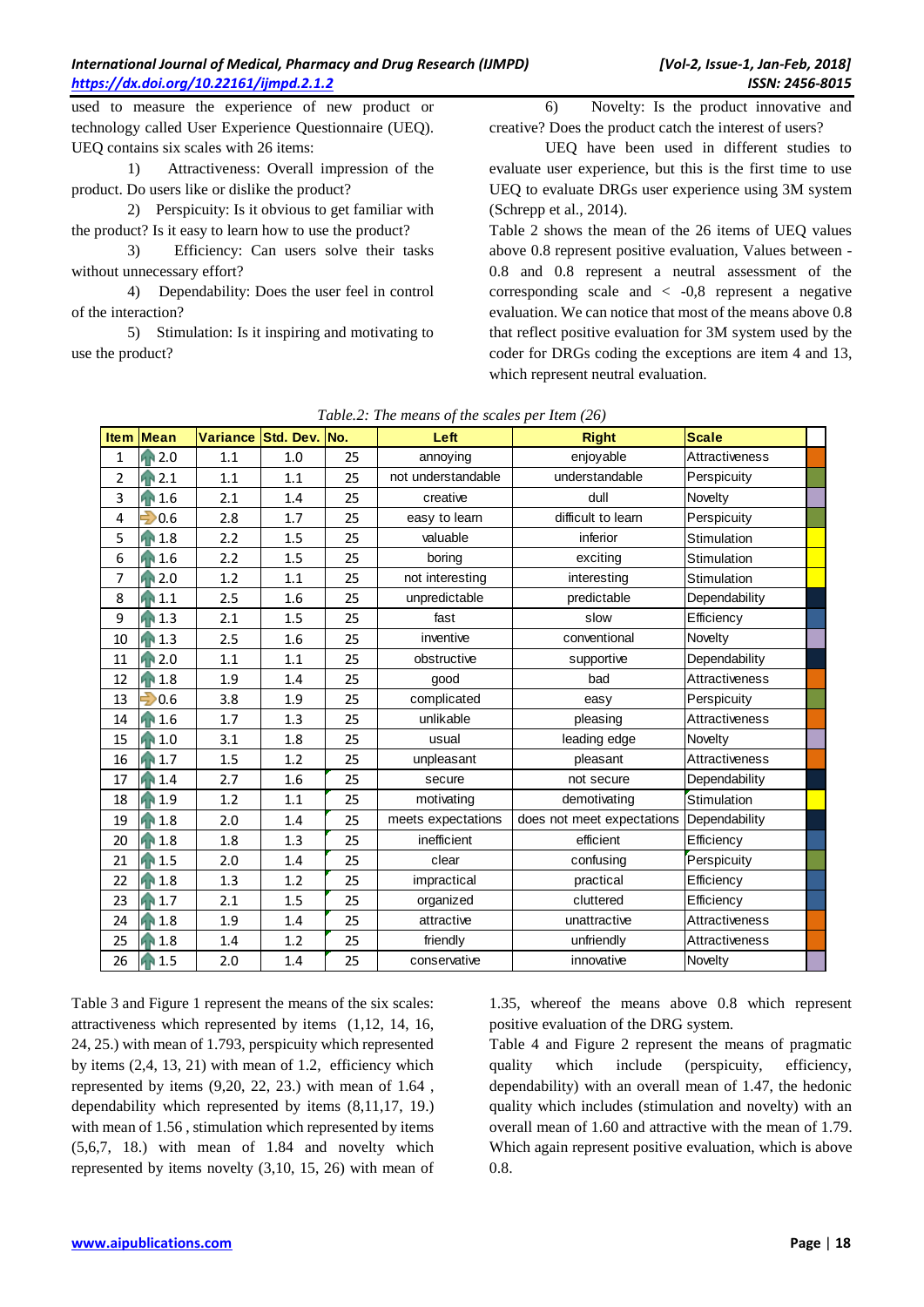| <b>3A UEQ Scales</b>                   |       | <b>Pragmatic and Hedonic Quality</b> |
|----------------------------------------|-------|--------------------------------------|
| Attractiveness (1, 12, 14, 16, 24, 25) | 1.793 | 1.79<br>Attractiveness               |
|                                        |       | <b>Pragmatic Quality</b>             |
|                                        |       | (Perspicuity, Efficiency,            |
| Perspicuity $(2, 4, 13, 21)$           | 1.200 | 1.47<br>Dependability)               |
|                                        |       | <b>Hedonic Quality</b>               |
| Efficiency (9, 20, 22, 23)             | 1.640 | 1.60<br>(Stimulation, Novelty)       |
| Dependability $(8, 11, 17, 19)$        | 1.560 |                                      |
|                                        |       | Table 4: The means of attractive vs  |
|                                        |       | Pragmatic quality vs Hedonic         |
| Stimulation $(5,6,7,18)$               | 1.840 | quality                              |
| Novelty (3,10, 15, 26)                 | 1.350 |                                      |

*Table.3: The means of the scales for UEQ Scales per scale (6)*

| <b>3A UEQ Scales</b>             |       | <b>Pragmatic and Hedonic Quality</b> |      |
|----------------------------------|-------|--------------------------------------|------|
| (1, 12, 14, 16, 24, 25)<br>1.793 |       | Attractiveness                       | 1.79 |
|                                  |       | <b>Pragmatic Quality</b>             |      |
|                                  |       | (Perspicuity, Efficiency,            |      |
| ity $(2,4, 13, 21)$              | 1.200 | Dependability)<br>1.47               |      |
|                                  |       | <b>Hedonic Quality</b>               |      |
| y(9, 20, 22, 23)                 | .640  | (Stimulation, Novelty                | 1.60 |



*Fig.2: The means of Attractive vs Pragmatic quality vs Hedonic quality*

Tables 5 and 6 show the 5% confidence intervals for the scale means and the means of the single items the lesser the confidence interval, the higher is the precision of the estimation and the more the results can be trusted. The smaller confidence interval also reflects the more consistency of the person's opinion.

| Tuble.5. Confluence interval per scale (0) |                   |           |    |                   |                 |       |
|--------------------------------------------|-------------------|-----------|----|-------------------|-----------------|-------|
| Confidence intervals $(p=0.05)$ per scale  |                   |           |    |                   |                 |       |
|                                            | <b>Confidence</b> |           |    |                   |                 |       |
| <b>Scale</b>                               | <b>Mean</b>       | Std. Dev. | N  | <b>Confidence</b> | <b>interval</b> |       |
| <b>Attractiveness</b>                      | 1.793             | 1.125     | 25 | 0.441             | 1.353           | 2.234 |
| <b>Perspicuity</b>                         | 1.200             | 1.056     | 25 | 0.414             | 0.786           | 1.614 |
| <b>Efficiency</b>                          | 1.640             | 1.141     | 25 | 0.447             | 1.193           | 2.087 |
| <b>Dependability</b>                       | 1.560             | 0.990     | 25 | 0.388             | 1.172           | 1.948 |
| <b>Stimulation</b>                         | 1.840             | 1.175     | 25 | 0.460             | 1.380           | 2.300 |
| <b>Novelty</b>                             | 1.350             | 1.262     | 25 | 0.495             | 0.855           | 1.845 |

*Table.5: Confidence interval per scale (6 )*

*Table.6: Confidence interval per item (26)*

|             | Confidence interval $(p=0.05)$ per item |           |    |                   |                            |       |
|-------------|-----------------------------------------|-----------|----|-------------------|----------------------------|-------|
| <b>Item</b> | <b>Mean</b>                             | Std. Dev. | N  | <b>Confidence</b> | <b>Confidence interval</b> |       |
|             | 2.000                                   | 041. ا    | 25 | 0.408             | 1.592                      | 2.408 |
|             | 2.120                                   | .054      | 25 | 0.413             | .707                       | 2.533 |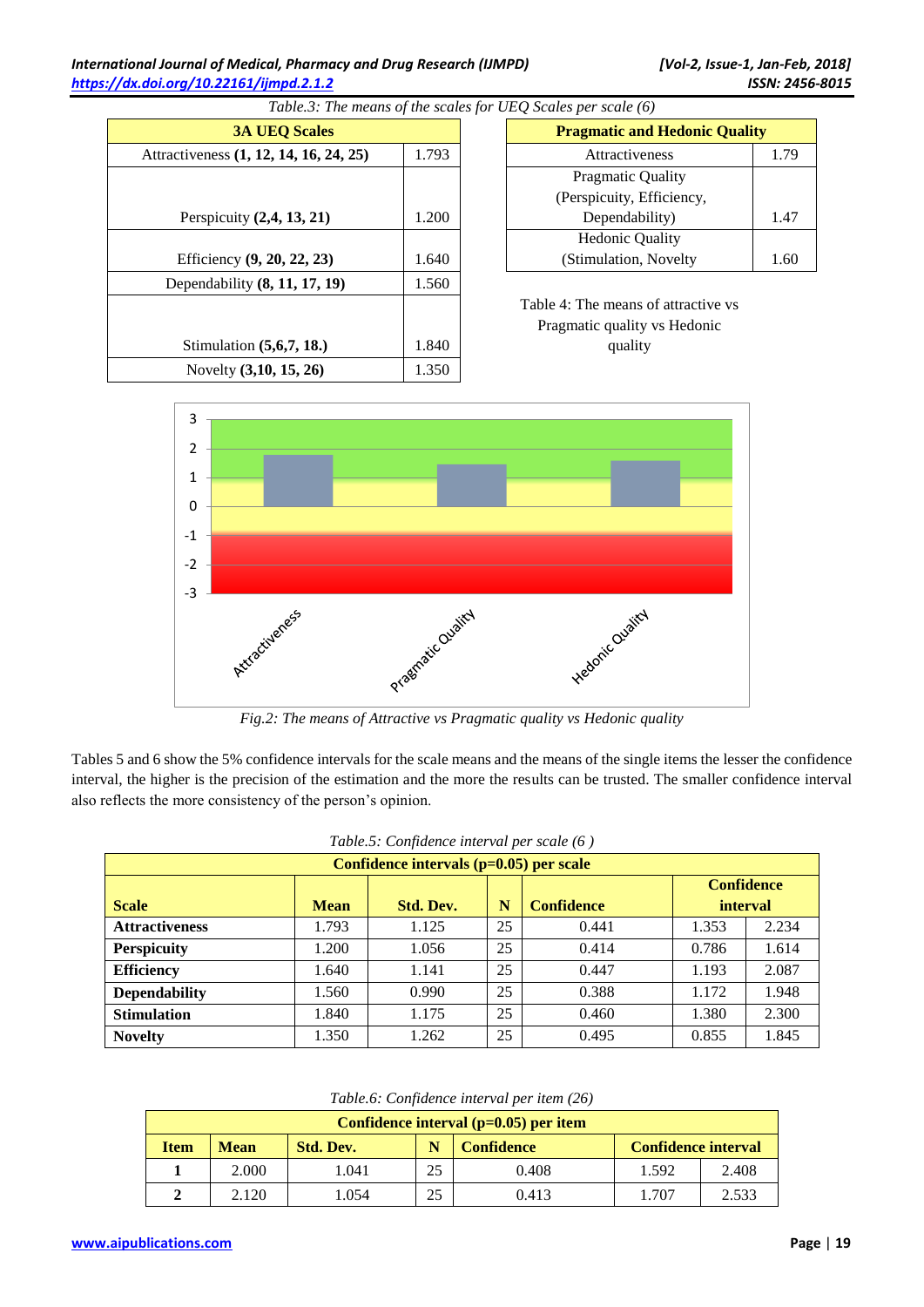| International Journal of Medical, Pharmacy and Drug Research (IJMPD) |  |
|----------------------------------------------------------------------|--|
| https://dx.doi.org/10.22161/ijmpd.2.1.2                              |  |

| $\overline{\mathbf{3}}$ | 1.560 | 1.446 | 25 | 0.567 | 0.993    | 2.127 |
|-------------------------|-------|-------|----|-------|----------|-------|
| $\overline{\mathbf{4}}$ | 0.600 | 1.658 | 25 | 0.650 | $-0.050$ | 1.250 |
| 5                       | 1.800 | 1.472 | 25 | 0.577 | 1.223    | 2.377 |
| 6                       | 1.640 | 1.497 | 25 | 0.587 | 1.053    | 2.227 |
| 7                       | 2.000 | 1.080 | 25 | 0.423 | 1.577    | 2.423 |
| 8                       | 1.080 | 1.579 | 25 | 0.619 | 0.461    | 1.699 |
| 9                       | 1.280 | 1.458 | 25 | 0.572 | 0.708    | 1.852 |
| 10                      | 1.280 | 1.595 | 25 | 0.625 | 0.655    | 1.905 |
| 11                      | 1.960 | 1.060 | 25 | 0.415 | 1.545    | 2.375 |
| 12                      | 1.800 | 1.384 | 25 | 0.543 | 1.257    | 2.343 |
| 13                      | 0.560 | 1.938 | 25 | 0.760 | $-0.200$ | 1.320 |
| 14                      | 1.640 | 1.319 | 25 | 0.517 | 1.123    | 2.157 |
| 15                      | 1.040 | 1.767 | 25 | 0.693 | 0.347    | 1.733 |
| 16                      | 1.720 | 1.208 | 25 | 0.474 | 1.246    | 2.194 |
| 17                      | 1.360 | 1.630 | 25 | 0.639 | 0.721    | 1.999 |
| 18                      | 1.920 | 1.115 | 25 | 0.437 | 1.483    | 2.357 |
| 19                      | 1.840 | 1.405 | 25 | 0.551 | 1.289    | 2.391 |
| 20                      | 1.760 | 1.332 | 25 | 0.522 | 1.238    | 2.282 |
| 21                      | 1.520 | 1.418 | 25 | 0.556 | 0.964    | 2.076 |
| 22                      | 1.800 | 1.155 | 25 | 0.453 | 1.347    | 2.253 |
| 23                      | 1.720 | 1.458 | 25 | 0.572 | 1.148    | 2.292 |
| 24                      | 1.840 | 1.375 | 25 | 0.539 | 1.301    | 2.379 |
| 25                      | 1.760 | 1.165 | 25 | 0.457 | 1.303    | 2.217 |
| 26                      | 1.520 | 1.418 | 25 | 0.556 | 0.964    | 2.076 |

Table 7 shows the correlations of the items per scale and Cronbach's Alpha-Coefficient which is a measure of the consistency of a scale. In general value above 0.6 reflect excepted consistency of the scale all the six scale Cronbach's4 Alpha-Coefficient above 0.6.

*Table.7: Correlations of the items per scale and Cronbach's Alpha-Coefficient*

|              | <b>Attractiveness</b> |
|--------------|-----------------------|
| <b>Items</b> | <b>Correlation</b>    |
| 1, 12        | 0.72                  |
| 1, 14        | 0.91                  |
| 1, 16        | 0.83                  |
| 1, 24        | 0.73                  |
| 1, 25        | 0.76                  |
| 12, 14       | 0.76                  |
| 12, 16       | 0.84                  |
| 12, 24       | 0.70                  |
| 12, 25       | 0.80                  |
| 14, 16       | 0.88                  |
| 14, 24       | 0.70                  |
| 14, 25       | 0.81                  |
| 16, 24       | 0.62                  |
| 16, 25       | 0.69                  |
| 24. 25       | 0.89                  |

| <b>Attractiveness</b> |                    | <b>Perspicuity</b> |                    | <b>Efficiency</b> |                    |
|-----------------------|--------------------|--------------------|--------------------|-------------------|--------------------|
| Items                 | <b>Correlation</b> | <b>Items</b>       | <b>Correlation</b> | <b>Items</b>      | <b>Correlation</b> |
| 1, 12                 | 0.72               | 2,4                | 0.00               | 9, 20             | 0.53               |
| 1, 14                 | 0.91               | 2, 13              | 0.11               | 9, 22             | 0.43               |
| 1, 16                 | 0.83               | 2, 21              | 0.46               | 9, 23             | 0.37               |
| 1, 24                 | 0.73               | 4, 13              | 0.46               | 20, 22            | 0.86               |
| 1, 25                 | 0.76               | 4,21               | 0.34               | 20, 23            | 0.76               |
| 12, 14                | 0.76               | 13, 21             | 0.33               | 22, 23            | 0.83               |
| 12, 16                | 0.84               | Average            | 0.28               | Average           | 0.63               |
| 12, 24                | 0.70               | <b>Alpha</b>       | 0.61               | <b>Alpha</b>      | 0.87               |

| <b>Efficiency</b> |                    |  |  |  |
|-------------------|--------------------|--|--|--|
| <b>Items</b>      | <b>Correlation</b> |  |  |  |
| 9, 20             | 0.53               |  |  |  |
| 9, 22             | 0.43               |  |  |  |
| 9, 23             | 0.37               |  |  |  |
| 20, 22            | 0.86               |  |  |  |
| 20, 23            | 0.76               |  |  |  |
| 22, 23            | 0.83               |  |  |  |
| Average           | 0.63               |  |  |  |
| Alpha             | 0.87               |  |  |  |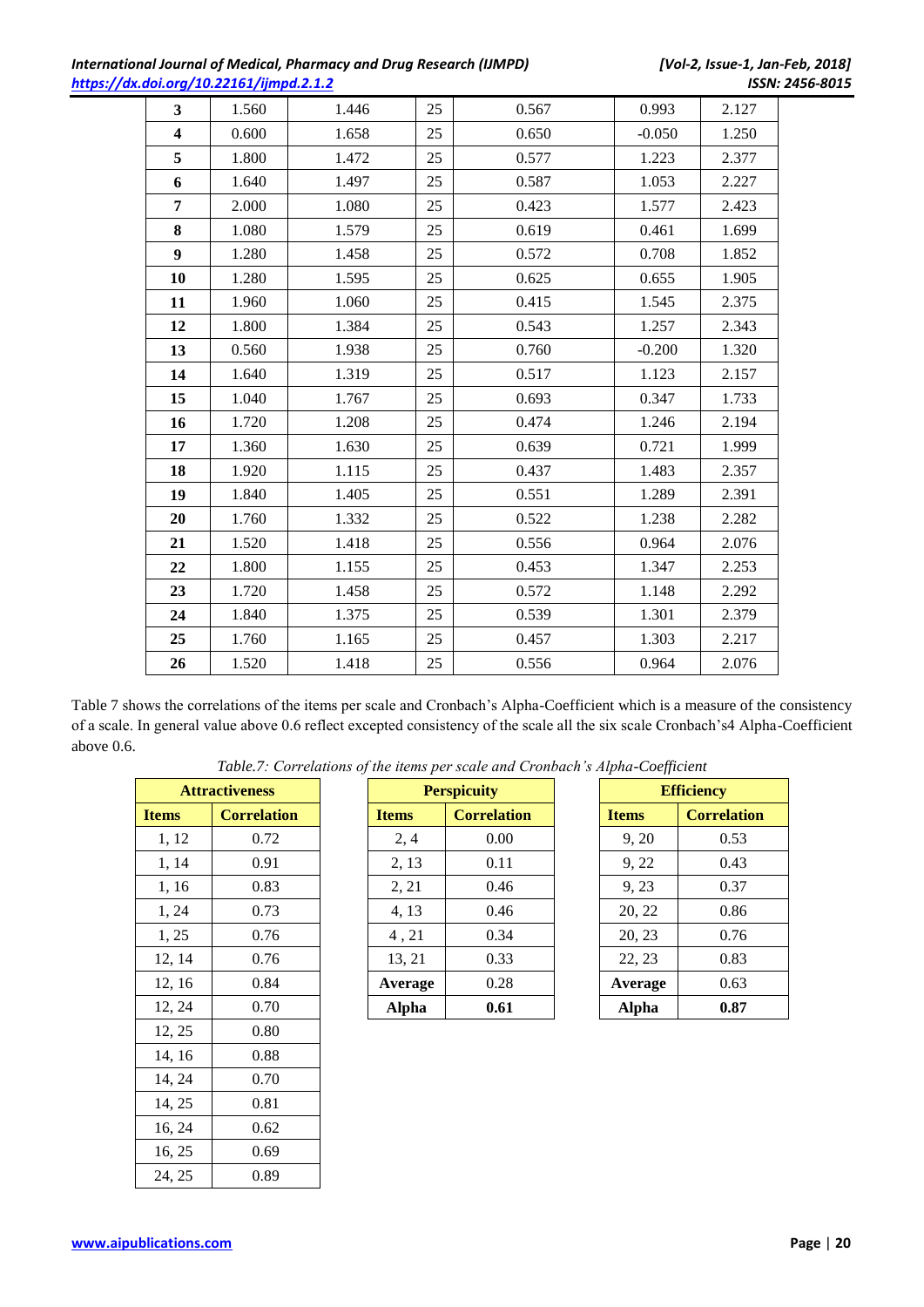| Average | 0.78 |
|---------|------|
| Alpha   | 0.95 |

| <b>Dependability</b> |                    |  |  |
|----------------------|--------------------|--|--|
| <b>Items</b>         | <b>Correlation</b> |  |  |
| 8, 11                | 0.00               |  |  |
| 8, 17                | $-0.08$            |  |  |
| 8, 19                | 0.08               |  |  |
| 11, 17               | 0.64               |  |  |
| 11, 19               | 0.78               |  |  |
| 17, 19               | 0.64               |  |  |
| Average              | 0.34               |  |  |
| Alpha                | 0.68               |  |  |

| <b>Dependability</b> |                    | <b>Stimulation</b> |                    | <b>Novelty</b> |                    |
|----------------------|--------------------|--------------------|--------------------|----------------|--------------------|
| <b>Items</b>         | <b>Correlation</b> | <b>Items</b>       | <b>Correlation</b> | <b>Items</b>   | <b>Correlation</b> |
| 8, 11                | 0.00               | 5, 6               | 0.80               | 3, 10          | 0.51               |
| 8, 17                | $-0.08$            | 5, 7               | 0.63               | 3, 15          | 0.59               |
| 8, 19                | 0.08               | 5, 18              | 0.80               | 3, 26          | 0.62               |
| 11, 17               | 0.64               | 6, 7               | 0.77               | 10, 15         | 0.47               |
| 11, 19               | 0.78               | 6, 18              | 0.86               | 10, 26         | 0.52               |
| 17, 19               | 0.64               | 7, 18              | 0.73               | 15, 26         | 0.56               |
| Average              | 0.34               | Average            | 0.76               | Average        | 0.55               |
| <b>Alpha</b>         | 0.68               | <b>Alpha</b>       | 0.93               | <b>Alpha</b>   | 0.83               |

| <b>Novelty</b> |                    |  |  |
|----------------|--------------------|--|--|
| <b>Items</b>   | <b>Correlation</b> |  |  |
| 3, 10          | 0.51               |  |  |
| 3, 15          | 0.59               |  |  |
| 3, 26          | 0.62               |  |  |
| 10, 15         | 0.47               |  |  |
| 10, 26         | 0.52               |  |  |
| 15, 26         | 0.56               |  |  |
| Average        | 0.55               |  |  |
| Alpha          | 0.83               |  |  |

Table 8 and figure 3 shows the scale comparison to the benchmark where three of the scale were excellent and two were good and only one was above the average which again represents positive evaluation of the coders to the DRGs system.

| Table.8: Scale comparison benchmark |             |                                 |                                             |  |  |
|-------------------------------------|-------------|---------------------------------|---------------------------------------------|--|--|
| <b>Scale</b>                        | <b>Mean</b> | <b>Comparisson to benchmark</b> | Interpretation                              |  |  |
| <b>Attractiveness</b>               | 1.793333333 | <b>Excellent</b>                | In the range of the 10% best results        |  |  |
| <b>Perspicuity</b>                  | 1.2         | <b>Above Average</b>            | 25% of results better, 50% of results worse |  |  |
| Efficiency                          | 1.64        | Good                            | 10% of results better, 75% of results worse |  |  |
| <b>Dependability</b>                | 1.56        | Good                            | 10% of results better, 75% of results worse |  |  |
| <b>Stimulation</b>                  | 1.84        | <b>Excellent</b>                | In the range of the 10% best results        |  |  |
| <b>Novelty</b>                      | 1.35        | <b>Excellent</b>                | In the range of the 10% best results        |  |  |





*Fig.3: Scale comparison benchmark*

Out of total 174093 DRGs, 71 % was medical cases, and 29 % was surgical cases. Figure 4 shows all DRGs claims in 2013 were 61% (n=106,957) came from SEHA hospitals while 39% (n=67,136) from Non-SEHA hospitals. Figure 5 shows that SEHA and non-SEHA hospital share the surgical DRGs market by around 50% for each, but in a case of medical DRGs SEHA hospital got more than 70% of the medical related DRGs 2013 compared with less than 30% for non-SEHA hospitals. The most common surgical

DRGs was childbirth followed by appendix procedures, on the other hand, most common medical DRGs are those related to a digestive system and female reproductive system.

It can be noticed that the market share of the DRGs claim differs based on the system but most of the claim belong to SEHA hospital in case of the Myeloproliferative System & Poorly Differentiated Neoplasms 2013 claims 99 % from SEHA hospitals which indicate the shortage in this area in

*Secondary Analysis: DRGs comparison SEHA vs. Non-SEHA*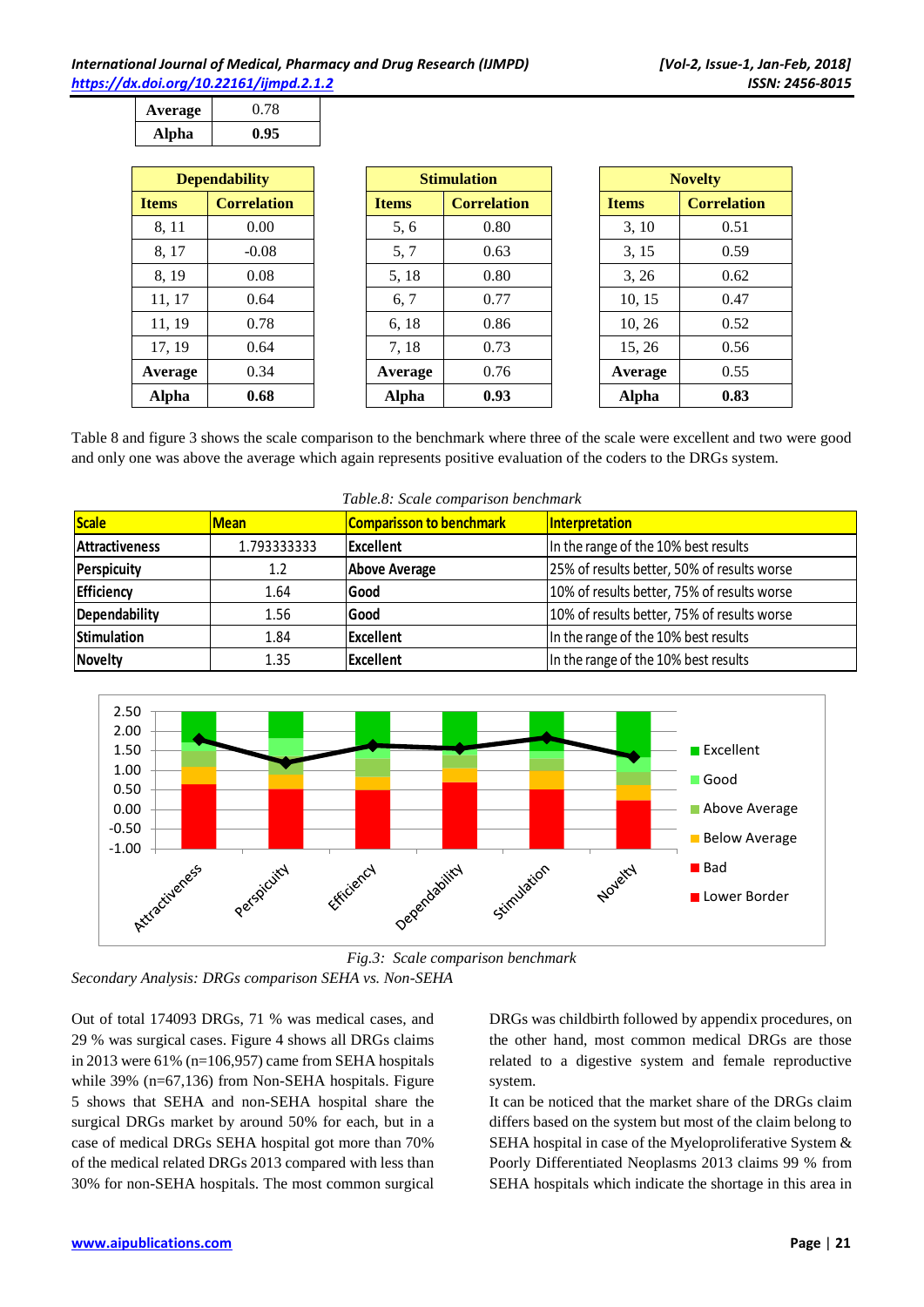private sector but we notice 2015 the private sector started to access to oncology specialty via Burjeel Hospital who attracted good number physicians specialized in oncology (Burjeel, 2016) . 88% of DRGs claims related to the Eye 2013 in Abu Dhabi came from SEHA hospitals, which indicate that private sector has a role to grow in eye specialty. 86% of DRGs claims related to Injuries, Poisonings & Toxic Effects of Drugs 2013 came from SEHA facilities, 77% of DRGs claims related to the Female Reproductive System 2013 in Abu Dhabi claimed by SEHA hospital , 76% of DRGs claims related to Nervous System 2013 in Abu Dhabi belong to SEHA hospitals, while 74% of DRGs claims related to the Skin, Subcutaneous Tissue & Breast 2013 in Abu Dhabi health system applied by SEHA hospitals, 67% of DRGs claims related to the Urinary Tract 2013 in Abu Dhabi came from SEHA hospitals , 66% of DRGs claims related to the Endocrine, Nutritional & Metabolic Systems 2013 in Abu Dhabi came from SEHA hospitals and 65 % of DRGs claims related to Respiratory System 2013 claims from different healthcare providers in Abu Dhabi.

On the hand private sector outperformed public sector at least in 4 DRGs group for example 62% of DRGs claims related to Mental Diseases & Disorders 2013 in Abu Dhabi health system came from non-SEHA Hospital, 59% of DRGs claims related to the Male Reproductive System 2013 in Abu Dhabi applied by private sector hospitals, 57% of DRGs claims related to The Digestive System 2013 in Abu Dhabi came from non-SEHA hospitals. SEHA and non-SEHA hospital share equally the DRGs claims related to the Hepatobiliary System & Pancreas and the Ear, Nose, Mouth & Throat 2013 with about 50% for each sector.

#### **IV. INTERPRETATION OF INSIGHTS**

In Abu Dhabi health system, private sector has significant role to expand and improve as most of DRGs claims came from SEHA hospital especially in medical cases. Do SEHA hospitals have more cases than non-SEHA hospitals? SEHA hospitals have more cases primarily medical cases. The exception for that are cases related to Mental Diseases & Disorders and Male Reproductive System.

Are medical cases more than surgical cases in Abu Dhabi Healthcare system? Medical cases more than surgical cases around 71% of all DRGs in 2013 were medical cases. Are the medical and surgical cases equally distributed between public and private hospitals? Public sector outperformed private sector in medical cases, but in a case of surgical cases, it was evenly distributed for both sectors.

Is DRG system attractiveness? DRGs system is attractive to the end user (coders) with the mean above 0.8 (1.793). Is the design of DRG with good quality in terms of stimulation and novelty? DRGs have good quality in terms of stimulation and novelty with a mean of 1.84 and 1.35 which above 0.8. Is the DRG efficient system? DRGs

considered an efficient system as it has the incentive to use only required interventions, which help to avoid overuse of resources and push the provider for a minimum hospital stay.

#### **Policy Implications & Recommendations**

DRGs adaptation by hospitals can increase their profit margins by getting the maximum appropriate reimbursement, which may be reflected indirectly on the physicians and other staff by improving staffing level, increasing capital expenditures, introducing additional programs, new service, and overall growth. DRGs adaptation may lead to increase transparency and improve the efficiency of the healthcare system of the country. The system also helps to make a comparison between hospitals and differentiate whether one hospital treats more complicated and severe cases than another which may be reflected in the future by creating classification and rating system for hospital according to their performance. DRGs may lead to a reduction in the length of stay in the hospitals, which could reduce the risk associated with extended admission period like the infection with resistant organisms.

DRGs system may lead to early discharged of the patient, which increase the readmission rate for the same indication within thirty days of discharge. The regulatory body should monitor the rate of readmission within 30 days and make it as a key performance indicator and a quality measure. DRGs system has the incentive for the hospitals to reject the complicated and more severe cases and to transfer unprofitable cases to public hospitals. HAAD may introduce new regulations that give incentive to the private sector to deal with more medical DRGs for example to consider 5% extra payment for challenging cases. DHA and the Northern Emirates may adopt a policy to implement DRGs system in as it is an efficient system, which will help to use the available resources in the best way.

The Health Authority of Abu Dhabi HAAD recommended to monitor hospital quality of service as DRGs carry the risk for early discharge which will be associated with early readmission for the same diagnosis based this quality monitoring program the hospital could be classified based on performance, and those with high performance get special incentive to help them to maintain such quality. Private sector hospitals can adopt automated DRGs system, which will be able to collect demographic data from patient profile automatically instead of the manual entry with a high risk of wrong entry. Private sector hospitals may play a bigger role in different specialty it takes more market share will help to increase the competition between private and public healthcare sectors. The authors imply that this the right time for various health authorities in the country to adopt DRGs system as a payment method to replace fee for service.